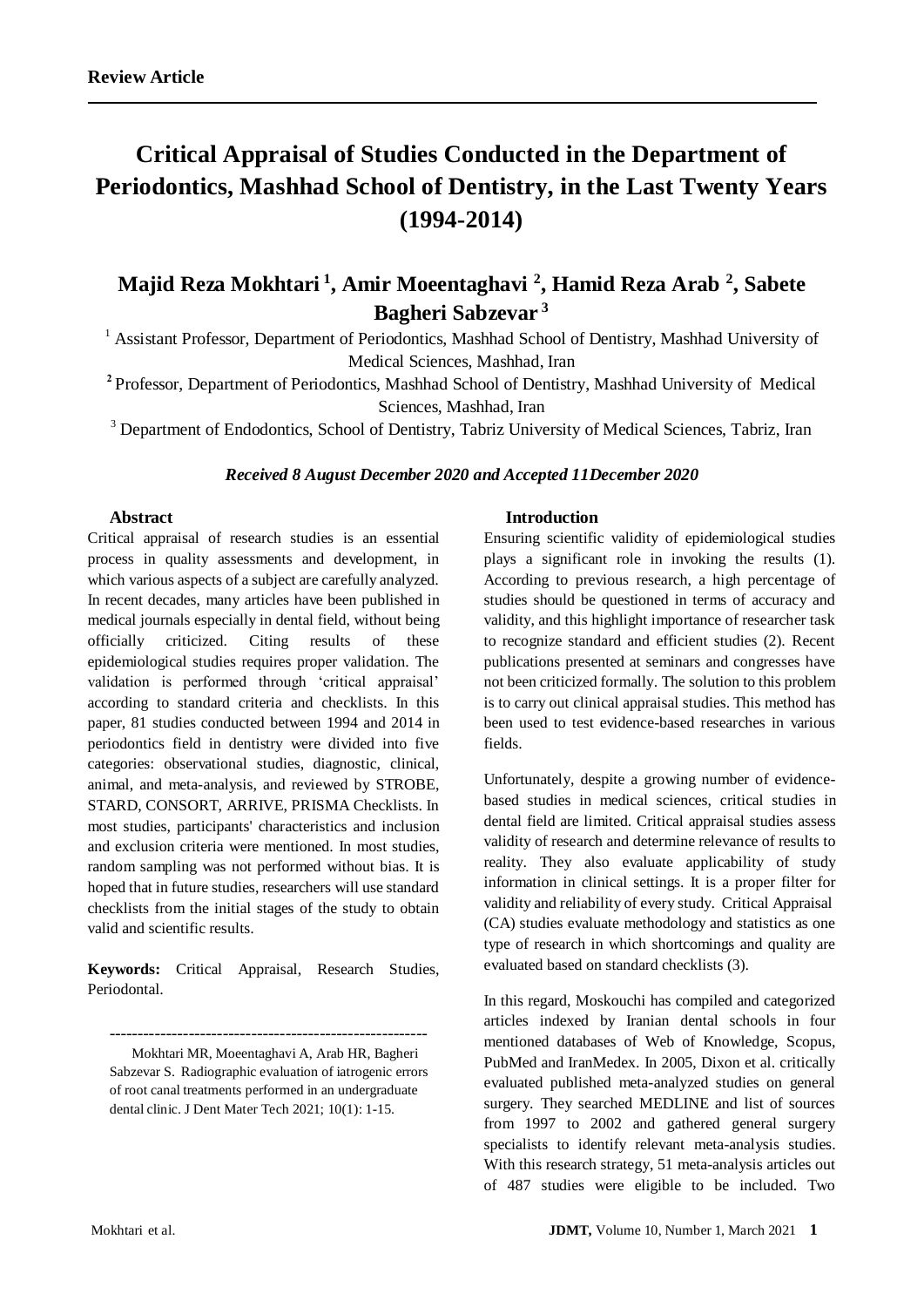researchers separately analyzed quality of these metaanalyses using the 10-item Overview Quality Index Assessment Questionnaire. The overall agreement between two researchers was >81%, which was considered favorable. Out of 51 articles, 38 were published in surgical journals. Most studies had significant methodological shortcomings (an average score of 3.3 in a range of 1–7). The critical assessment of meta-analysis articles published in general surgery journals showed frequent methodological errors. The quality of these reports limits validity of findings and possible interactions among initial studies. This article presents guidelines to improve quality of meta-analysis studies (4). In 2003, Mahshid and Ansari examined evidence-based dentistry's role in the process and presentation of research papers. This study indicated that scientific and clinical application of research results depends on the strength of evidence or ranking of research information. Only articles can influence scientific and clinical judgments that have been reviewed by long-term clinical trials. Later these papers are reviewed in a larger scale in systematic reviews (overview, meta-analysis) (5). This study aimed to critique studies conducted in Mashhad School of Dentistry Periodontics department in the Last Twenty Years (1994-2014) to determine existing deficiencies and provide a report to improve future studies.

#### **Materials and Methods**

In this study, all articles published by faculties of Department of Periodontics at Mashhad Dental School, from 1994 to 2014 were evaluated. Total of 81 articles were divided into five categories, which included observational, diagnostic, clinical, animal, meta-analysis, and systematic review studies. Distribution of these 81 articles were as below:

- Observational study (54%),
- Diagnostic study (29%),
- $\checkmark$  Clinical study (12%),
- Animal study (3.7%),
- $\checkmark$  Meta-analysis and systematic review study (1.2%).

The collected studies were then evaluated by using the relevant checklists.

*STROBE checklist:* (guidelines for reporting observational studies) (6)

This checklist that is used to evaluate observational studies, including cohort studies, control, and crosssectional studies, plays a significant role in promotion of knowledge and recognition of proper factors in diseases. In the STROBE statement, three main types of observational studies have been considered, which are as follows: cohort studies, case-control studies and crosssectional studies.

*STARD Checklist:* (A complete and accurate report of diagnostic accuracy of studies) (7)

The STARD abbreviation (Standards for Reporting Diagnostic Accuracy Studies) has been presented. A review of the "http://www.stard-statement.org" website statement shows that STARD statement has a list of 22 options used for observational studies. The STARD statement also has a flow chart that shows how researchers compare the index test results to the standard reference test results.

*CONSORT checklist:* (Reporting parallel-group randomized trials) (8)

One of the most significant types of studies is randomized clinical trial (RCT). The CONSORT Statement has a list of 25 items used for clinical studies. The statement has a full-time blog and permanent website, [http://www.consort-statement.org.](http://www.consort-statement.org/)

*ARRIVE checklist:* (Animal Research Reporting in Vivo Experiments) (9)

This checklist is used for evaluating animal studies.

*PRISMA checklist:*

Systematic reviews and Meta-Analysis (10)

Meta-analyses and systematic reviews in clinical decisions are the last words. Therefore, the accuracy of results of this group of research should be particularly examined. Besides, meta-solutions, a new feature of the statement and the standard reporting of regular reviews are considered. However, main focus of this statement is limited to a set of randomized trials.

#### **Results**

According to the surveys, eighty-one articles collected from 1994 to 2014. Forty-four of which were observational articles, with 24 diagnostic articles, nine clinical articles, three animal articles, and one metaanalysis and systematic review. The important results of this study are as follows: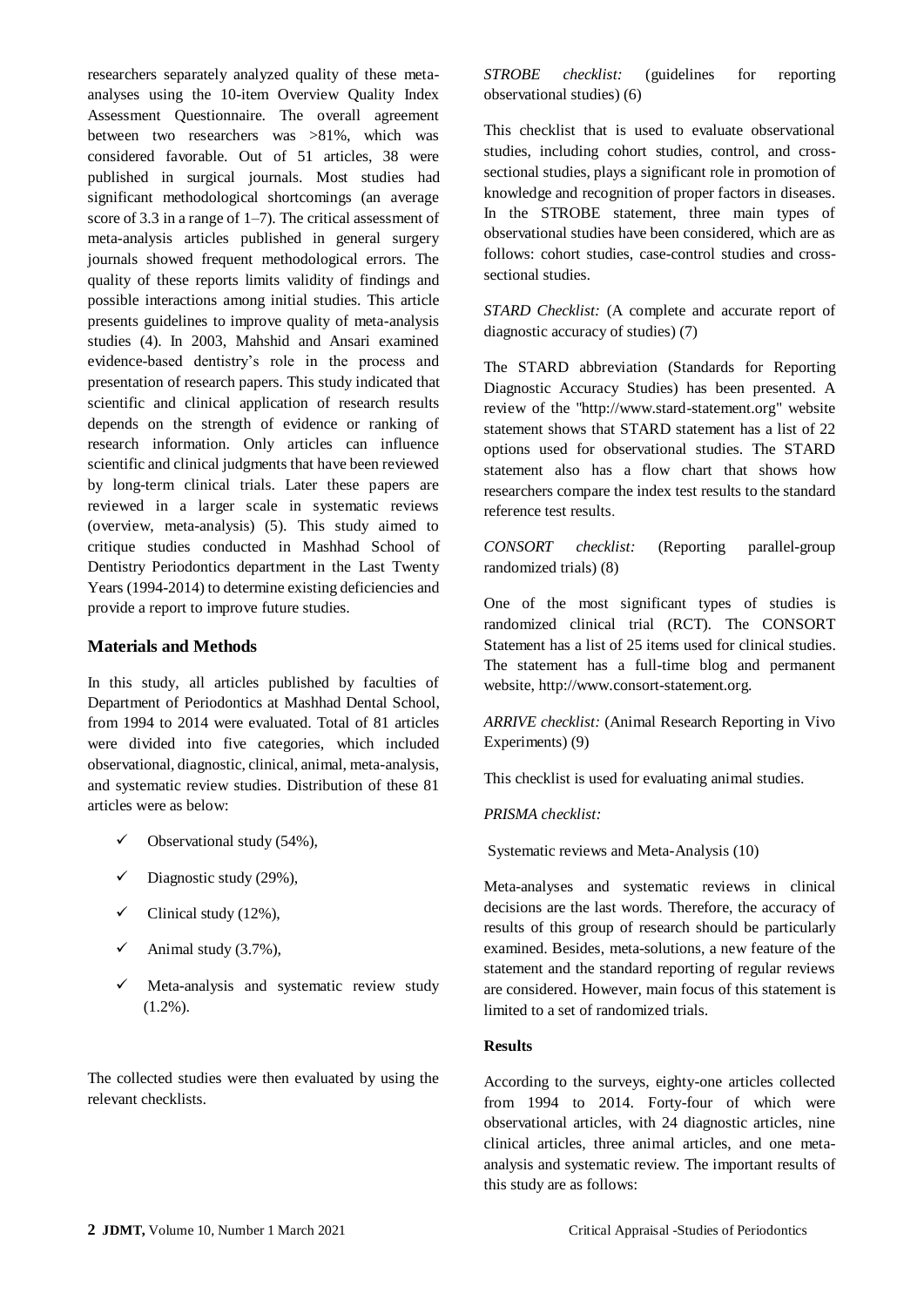According to Table I, in the STROBE checklist, 88.63% of studies stated that specific objectives of the study and 11.36% of the studies referred only to the general purpose. The expression of inclusion and exclusion criteria was expressed in 90.9% of the studies. All studies referred to the type of statistical method used. In these studies, only 22.72% of them expressed limitations of the study.

Table I**:** Results of STROBE checklist

|                                 | Item<br>No     | Recommendation                                                                                                                                                                                | Mention | <b>Not</b><br>mention |
|---------------------------------|----------------|-----------------------------------------------------------------------------------------------------------------------------------------------------------------------------------------------|---------|-----------------------|
| Title and abstract              | 1              | (a) Indicate the study's design with a commonly used term<br>in the title or the abstract                                                                                                     | 56.81   | 43.18                 |
|                                 |                | (b) Provide in the abstract an informative and balanced<br>summary of what was done and what was found                                                                                        | 100     | $\boldsymbol{0}$      |
| Introduction                    |                |                                                                                                                                                                                               |         |                       |
| Background/rationale            | $\overline{2}$ | Explain the scientific background and rationale for the<br>investigation being reported                                                                                                       | 100     | $\boldsymbol{0}$      |
| Objectives                      | 3              | State specific objectives, including any prespecified<br>hypotheses                                                                                                                           | 88.63   | 11.36                 |
| Methods                         |                |                                                                                                                                                                                               |         |                       |
| Study design                    | 4              | Present key elements of study design early in the paper                                                                                                                                       | 77.77   | 22.22                 |
| Setting                         | 5              | Describe the setting, locations, and relevant dates, including<br>periods of recruitment, exposure, follow-up, and data<br>collection                                                         | 86.36   | 13.63                 |
| Participants                    | 6              | (a) Cohort study—Give the eligibility criteria, and the<br>sources and methods of selection of participants. Describe<br>methods of follow-up                                                 | 90.9    | 9.1                   |
|                                 |                | Case-control study—Give the eligibility criteria, and the<br>sources and methods of case ascertainment and control<br>selection. Give the rationale for the choice of cases and<br>controls   |         |                       |
|                                 |                | Cross-sectional study-Give the eligibility criteria, and the<br>sources and methods of selection of participants                                                                              |         |                       |
|                                 |                | (b) Cohort study-For matched studies, give matching<br>criteria and number of exposed and unexposed                                                                                           | 87.23   | 12.77                 |
|                                 |                | Case-control study-For matched studies, give matching<br>criteria and the number of controls per case                                                                                         |         |                       |
| Variables                       | 7              | Clearly define all outcomes, exposures, predictors, potential<br>confounders, and effect modifiers. Give diagnostic criteria,<br>if applicable                                                | 77.27   | 22.72                 |
| Data<br>sources/<br>measurement | $8*$           | For each variable of interest, give sources of data and<br>details of methods of assessment (measurement). Describe<br>comparability of assessment methods if there is more than<br>one group | 86.36   | 13.63                 |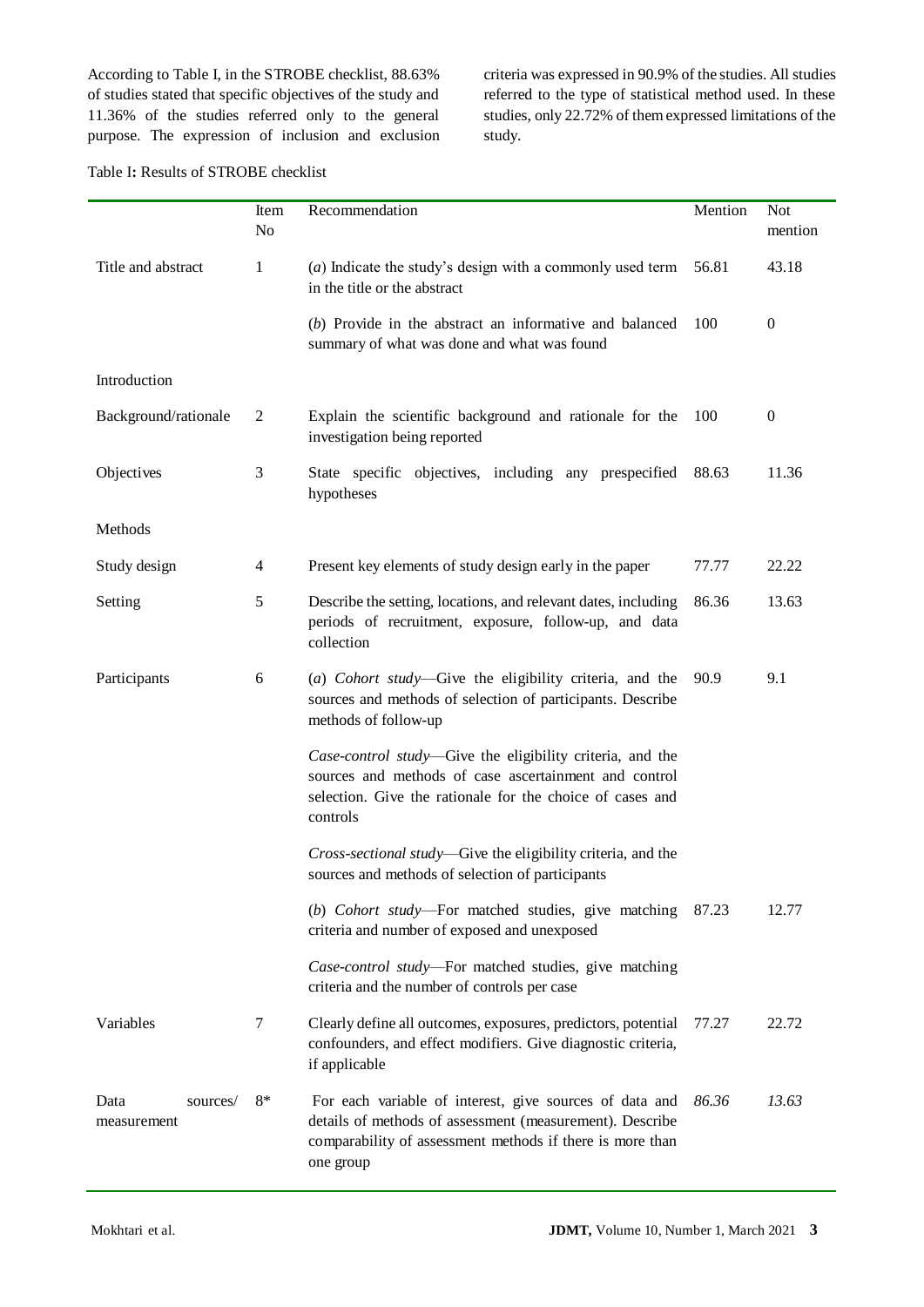| <b>Bias</b>            | 9     | Describe any efforts to address potential sources of bias                                                                                                                                                             | 34.1             | 65.9             |
|------------------------|-------|-----------------------------------------------------------------------------------------------------------------------------------------------------------------------------------------------------------------------|------------------|------------------|
| Study size             | 10    | Explain how the study size was arrived at                                                                                                                                                                             | $\boldsymbol{0}$ | 100              |
| Quantitative variables | 11    | Explain how quantitative variables were handled in the<br>analyses. If applicable, describe which groupings were<br>chosen and why                                                                                    | 22.72            | 77.27            |
| Statistical methods    | 12    | $(a)$ Describe all statistical methods, including those used to<br>control for confounding                                                                                                                            | 100              | $\boldsymbol{0}$ |
|                        |       | (b) Describe any methods used to examine subgroups and<br>interactions                                                                                                                                                | 100              | $\boldsymbol{0}$ |
|                        |       | $(c)$ Explain how missing data were addressed                                                                                                                                                                         | 90.22            | 9.78             |
|                        |       | $(e)$ Describe any sensitivity analyses                                                                                                                                                                               | 74.45            | 25.55            |
| Results                |       |                                                                                                                                                                                                                       |                  |                  |
| Participants           | $13*$ | (a) Report numbers of individuals at each stage of study—<br>eg numbers potentially eligible, examined for eligibility,<br>confirmed eligible, included in the study, completing<br>follow-up, and analysed           | 40.9             | 59.1             |
|                        |       | (b) Give reasons for non-participation at each stage                                                                                                                                                                  | 47.78            | 52.22            |
|                        |       | (c) Consider use of a flow diagram                                                                                                                                                                                    | 38.89            | 61.11            |
| Descriptive data       | $14*$ | (a) Give characteristics of study participants<br>(eg)<br>demographic, clinical, social) and information on exposures<br>and potential confounders                                                                    | 22.72            | 77.27            |
|                        |       | (b) Indicate number of participants with missing data for 0<br>each variable of interest                                                                                                                              |                  | 100              |
|                        |       | (c) Cohort study—Summarise follow-up time (eg, average<br>and total amount)                                                                                                                                           | 63.63            | 36.36            |
| Outcome data           | $15*$ | Cohort study-Report numbers of outcome events or<br>summary measures over time                                                                                                                                        | 100              | $\theta$         |
|                        |       | Case-control study-Report numbers in each exposure<br>category, or summary measures of exposure                                                                                                                       | 100              | 0                |
|                        |       | Cross-sectional study-Report numbers of outcome events<br>or summary measures                                                                                                                                         | 100              | 0                |
| Main results           | 16    | (a) Give unadjusted estimates and, if applicable,<br>confounder-adjusted estimates and their precision (eg, 95%<br>confidence interval). Make clear which confounders were<br>adjusted for and why they were included | 100              | $\boldsymbol{0}$ |
|                        |       | (b) Report category boundaries when continuous variables<br>were categorized                                                                                                                                          | 100              | $\boldsymbol{0}$ |
|                        |       | (c) If relevant, consider translating estimates of relative risk<br>into absolute risk for a meaningful time period                                                                                                   | 100              | $\mathbf{0}$     |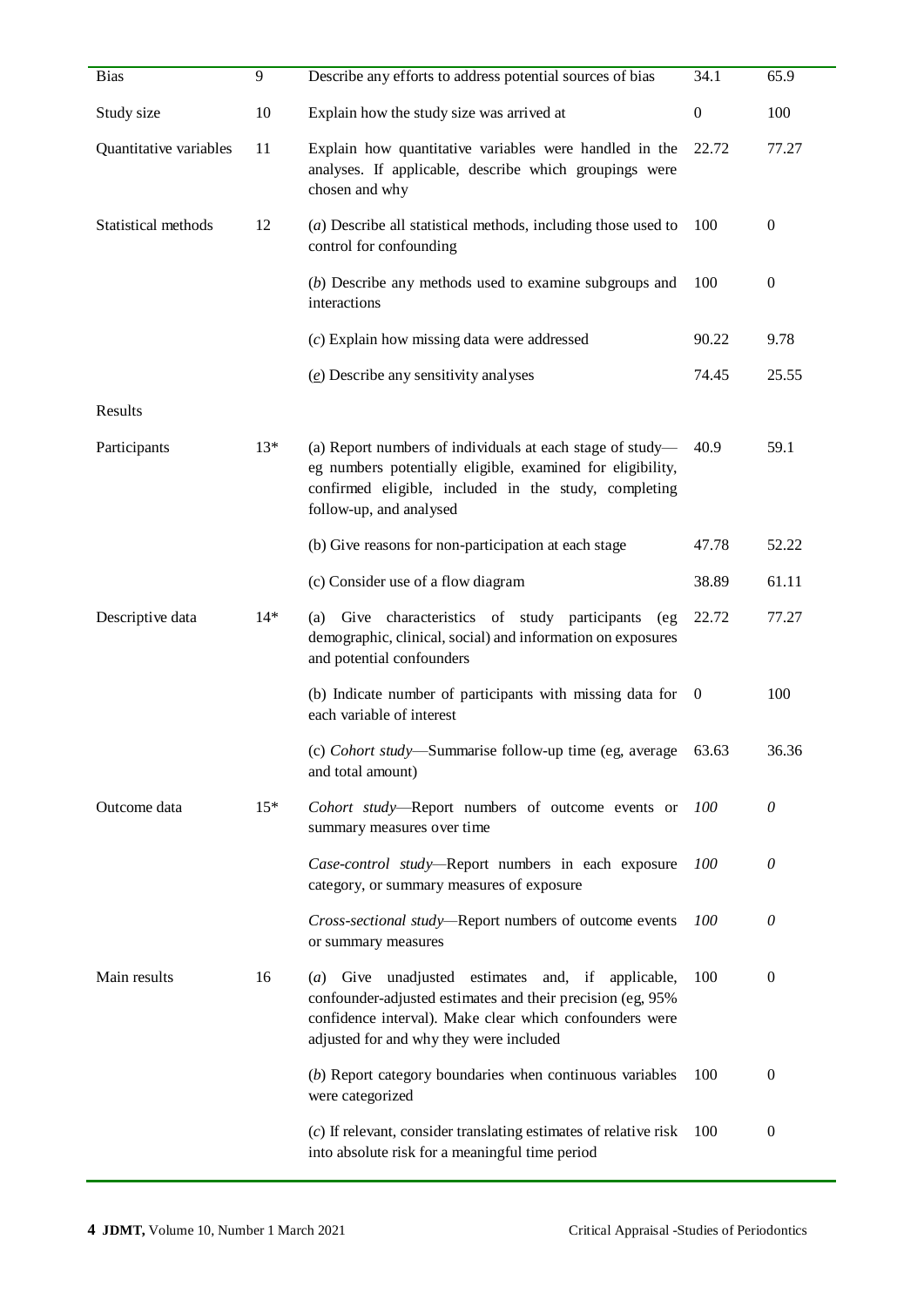| Other analyses    | 17 | Report other analyses done—eg analyses of subgroups and<br>interactions, and sensitivity analyses                                                                                | $\theta$ | 100            |
|-------------------|----|----------------------------------------------------------------------------------------------------------------------------------------------------------------------------------|----------|----------------|
| Discussion        |    |                                                                                                                                                                                  |          |                |
| Key results       | 18 | Summarise key results with reference to study objectives                                                                                                                         | 65.9     | 34.1           |
| Limitations       | 19 | Discuss limitations of the study, taking into account sources<br>of potential bias or imprecision. Discuss both direction and<br>magnitude of any potential bias                 | 22.72    | 77.27          |
| Interpretation    | 20 | Give a cautious overall interpretation of results considering<br>objectives, limitations, multiplicity of analyses, results from<br>similar studies, and other relevant evidence | 100      | $\overline{0}$ |
| Generalisability  | 21 | Discuss the generalisability (external validity) of the study<br>results                                                                                                         | 56.81    | 43.18          |
| Other information |    |                                                                                                                                                                                  |          |                |
| Funding           | 22 | Give the source of funding and the role of the funders for<br>the present study and, if applicable, for the original study on<br>which the present article is based              | 64.23    | 35.77          |

According to Table II, in STARD checklist in 95.83% of studies, selection of participants was explained. Only in 25% of the studies, blinding results were determined and

clinical and demographic characteristics of the study population were mentioned in only 26.16% of studies.

| Section and Topic                  | Item<br>#      |                                                                                                                                                                                                                 | mention | <b>Not</b><br>mention |
|------------------------------------|----------------|-----------------------------------------------------------------------------------------------------------------------------------------------------------------------------------------------------------------|---------|-----------------------|
| TITLE/ABSTRACT/<br><b>KEYWORDS</b> | -1             | Identify the article as a study of diagnostic accuracy (recommend<br>MeSH heading                                                                                                                               | 95.83   | 4.16                  |
|                                    |                | 's ensitivity and specificity').                                                                                                                                                                                |         |                       |
| <b>INTRODUCTION</b>                | 2              | State the research questions or study aims, such as estimating<br>diagnostic accuracy or comparing accuracy between tests or<br>across participant groups.                                                      | 100     | $\overline{0}$        |
| <b>METHODS</b>                     |                |                                                                                                                                                                                                                 |         |                       |
| Participants                       | 3              | Describe the study population: The inclusion and exclusion<br>criteria, setting and locations where the data were collected.                                                                                    | 91.6    | 8.33                  |
|                                    | $\overline{4}$ | Describe participant recruitment: Was recruitment based on<br>presenting symptoms, results from previous tests, or the fact that<br>the participants had received the index tests or the reference<br>standard? | 95.83   | 4.16                  |
|                                    | 5              | Describe participant sampling: Was the study population a<br>consecutive series of participants defined by the selection criteria                                                                               | 87.5    | 12.5                  |

Table II**:** Results of STARD checklist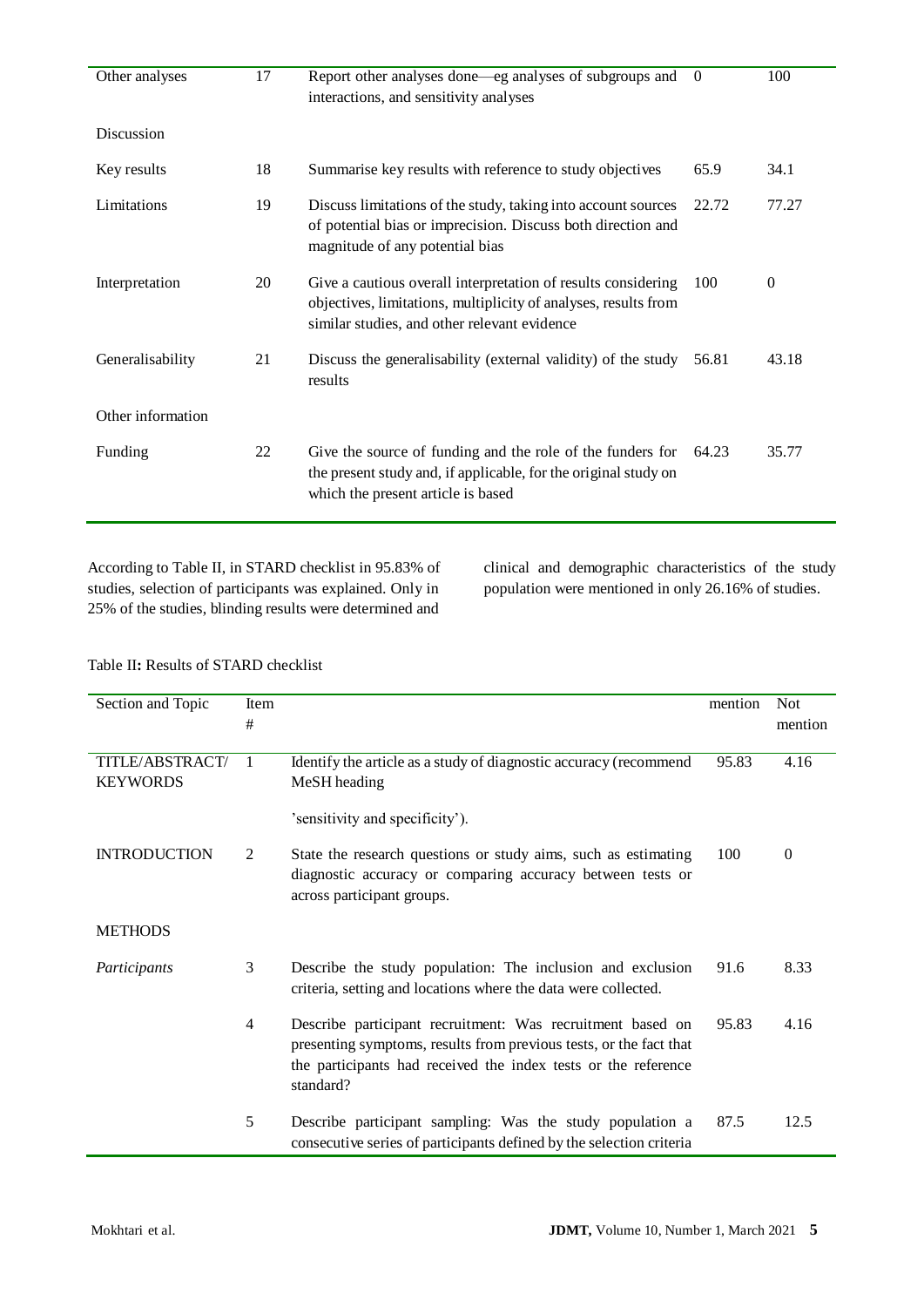|                     |       | in items 3 and 4? If not, specify how participants were further<br>selected.                                                                                                                                                                                        |                  |                  |
|---------------------|-------|---------------------------------------------------------------------------------------------------------------------------------------------------------------------------------------------------------------------------------------------------------------------|------------------|------------------|
|                     | 6     | Describe data collection: Was data collection planned before the<br>index test and reference standard were performed (prospective<br>study) or after (retrospective study)?                                                                                         | 100              | $\boldsymbol{0}$ |
| Test methods        | 7     | Describe the reference standard and its rationale.                                                                                                                                                                                                                  | 45.83            | 54.16            |
|                     | $8\,$ | Describe technical specifications of material and methods<br>involved including how and when measurements were taken,<br>and/or cite references for index tests and reference standard.                                                                             | 91.6             | 8.33             |
|                     | 9     | Describe the number, training and expertise of the persons<br>executing and reading the index tests and the reference standard.                                                                                                                                     | 16.66            | 83.33            |
|                     | 10    | Describe whether or not the readers of the index tests and<br>reference standard were blind (masked) to the results of the other<br>test and describe any other clinical information available to the<br>readers.                                                   | 25               | 75               |
| Statistical methods | 11    | Describe methods for calculating or comparing measures of<br>diagnostic accuracy, and the statistical methods used to quantify<br>uncertainty (e.g. 95% confidence intervals).                                                                                      | 87.5             | 12.5             |
| <b>RESULTS</b>      |       |                                                                                                                                                                                                                                                                     |                  |                  |
| Participants        | 12    | Report when study was done, including beginning and ending<br>dates of recruitment.                                                                                                                                                                                 | $\boldsymbol{0}$ | 100              |
|                     | 13    | Report clinical and demographic characteristics of the study<br>population (e.g. age, sex, spectrum of presenting symptoms,<br>comorbidity, current treatments, recruitment centers).                                                                               | 29.16            | 70.83            |
|                     | 14    | Report the number of participants satisfying the criteria for<br>inclusion that did or did not undergo the index tests and/or the<br>reference standard; describe why participants failed to receive<br>either test (a flow diagram is strongly recommended).       | 8.33             | 91.66            |
| Test results        | 15    | Report time interval from the index tests to the reference<br>standard, and any treatment administered between.                                                                                                                                                     | 25               | 75               |
|                     | 16    | Report distribution of severity of disease (define criteria) in those<br>with the target condition; other diagnoses in participants without<br>the target condition.                                                                                                | $\boldsymbol{0}$ | 100              |
|                     | 17    | Report a cross tabulation of the results of the index tests<br>(including indeterminate and missing results) by the results of the<br>reference standard; for continuous results, the distribution of the<br>test results by the results of the reference standard. | 91.66            | 8.33             |
| Estimates           | 18    | Report estimates of diagnostic accuracy and measures of<br>statistical uncertainty                                                                                                                                                                                  | 8.1              | 91.9             |
|                     |       | (e.g. 95% confidence intervals).                                                                                                                                                                                                                                    |                  |                  |
|                     | 19    | Report how indeterminate results, missing responses and outliers<br>of the index tests were handled.                                                                                                                                                                | 20.83            | 79.16            |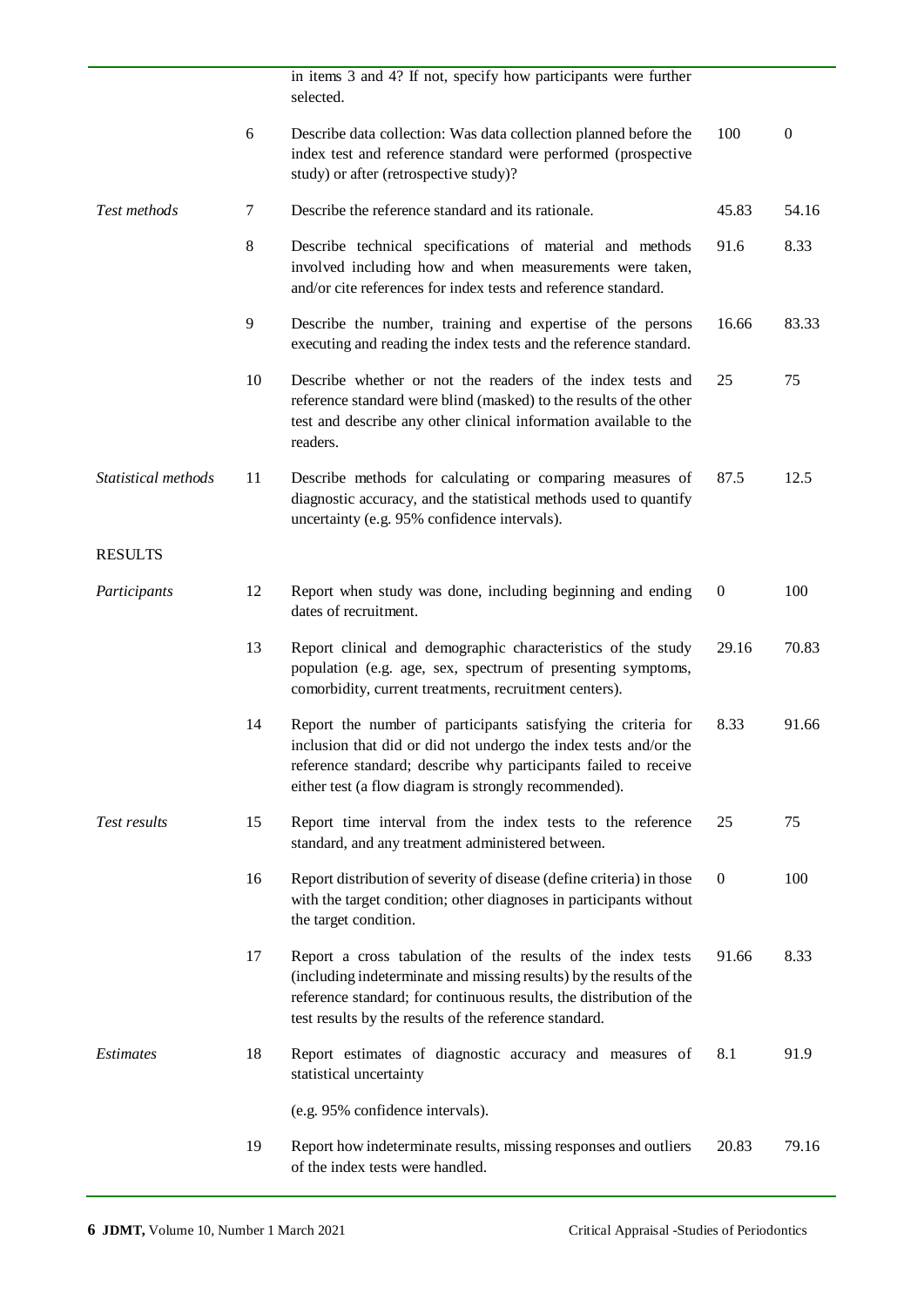|                   | 20 | Report estimates of variability of diagnostic accuracy between<br>subgroups of participants, readers or centers, if done. | 75    | 25    |
|-------------------|----|---------------------------------------------------------------------------------------------------------------------------|-------|-------|
|                   | 21 | Report estimates of test reproducibility, if done.                                                                        | 45.83 | 54.16 |
| <b>DISCUSSION</b> | 22 | Discuss the clinical applicability of the study findings.                                                                 | 100   |       |

According to Table III, in the CONSORT checklist, 88.88% of studies referred to the type of randomized trial in title. 100% of the studies stated inclusion criteria of individuals. Unfortunately, no studies have shown how sample size was determined. Only 44.44% of studies have identified if blinding has been performed.

Table III**:** Results of CONSORT checklist

| Section/Topic            |     | Item<br>N <sub>0</sub> | Checklist item                                                                                                                              | Mention          | <b>Not</b><br>mention |
|--------------------------|-----|------------------------|---------------------------------------------------------------------------------------------------------------------------------------------|------------------|-----------------------|
|                          |     |                        |                                                                                                                                             | $\%$             | $\%$                  |
| Title and abstract       |     |                        |                                                                                                                                             |                  |                       |
|                          |     | 1a                     | Identification as a randomised trial in the title                                                                                           | 88.88            | 11.11                 |
|                          |     | 1 <sub>b</sub>         | Structured summary of trial design, methods, results, and<br>conclusions (for specific guidance see CONSORT for<br>abstracts)               | 100              | $\boldsymbol{0}$      |
| Introduction             |     |                        |                                                                                                                                             |                  |                       |
| Background<br>objectives | and | 2a                     | Scientific background and explanation of rationale                                                                                          | 100              | $\boldsymbol{0}$      |
|                          |     | 2 <sub>b</sub>         | Specific objectives or hypotheses                                                                                                           | 88.88            | 11.11                 |
| Methods                  |     |                        |                                                                                                                                             |                  |                       |
| Trial design             |     | 3a                     | Description of trial design (such as parallel, factorial)<br>including allocation ratio                                                     | 77.77            | 22.22                 |
|                          |     | 3 <sub>b</sub>         | Important changes to methods after trial commencement<br>(such as eligibility criteria), with reasons                                       | 11.11            | 88.88                 |
| Participants             |     | 4a                     | Eligibility criteria for participants                                                                                                       | 100              | $\boldsymbol{0}$      |
|                          |     | 4b                     | Settings and locations where the data were collected                                                                                        | 100              | $\boldsymbol{0}$      |
| Interventions            |     | 5                      | The interventions for each group with sufficient details to<br>allow replication, including how and when they were<br>actually administered | 66.66            | 33.33                 |
| <b>Outcomes</b>          |     | 6a                     | Completely defined pre-specified primary and secondary<br>outcome measures, including how and when they were<br>assessed                    | $\overline{0}$   | 100                   |
|                          |     | 6b                     | Any changes to trial outcomes after the trial commenced,<br>with reasons                                                                    | $\overline{0}$   | 100                   |
| Sample size              |     | 7a                     | How sample size was determined                                                                                                              | $\boldsymbol{0}$ | 100                   |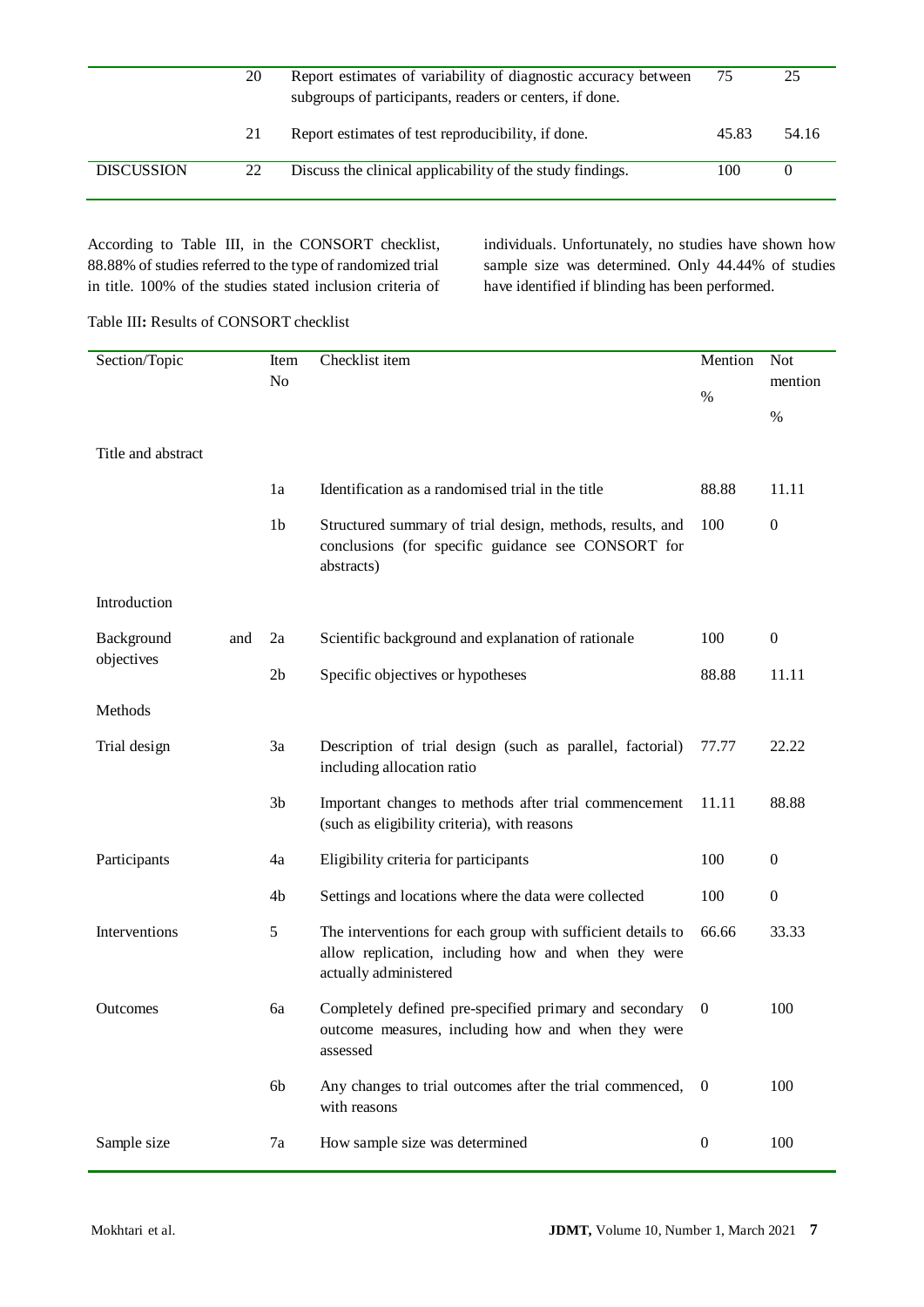|                                                                        | 7b              | When applicable, explanation of any interim analyses and<br>stopping guidelines                                                                                                                      | $\theta$         | 100              |
|------------------------------------------------------------------------|-----------------|------------------------------------------------------------------------------------------------------------------------------------------------------------------------------------------------------|------------------|------------------|
| Randomisation:                                                         |                 |                                                                                                                                                                                                      |                  |                  |
| Sequence generation                                                    | 8a              | Method used to generate the random allocation sequence                                                                                                                                               | $\boldsymbol{0}$ | 100              |
|                                                                        | 8b              | Type of randomisation; details of any restriction (such as<br>blocking and block size)                                                                                                               | 44.44            | 55.55            |
| Allocation<br>concealment mechanism                                    | 9               | Mechanism used to implement the random allocation<br>sequence (such as sequentially numbered containers),<br>describing any steps taken to conceal the sequence until<br>interventions were assigned | 33.33            | 66.66            |
| Implementation                                                         | 10              | Who generated the random allocation sequence, who<br>enrolled participants, and who assigned participants to<br>interventions                                                                        | $\boldsymbol{0}$ | 100              |
| Blinding                                                               | 11a             | If done, who was blinded after assignment to interventions<br>(for example, participants, care providers, those assessing<br>outcomes) and how                                                       | 44.44            | 55.55            |
|                                                                        | 11 <sub>b</sub> | If relevant, description of the similarity of interventions                                                                                                                                          | $\boldsymbol{0}$ | 100              |
| Statistical methods                                                    | 12a             | Statistical methods used to compare groups for primary and<br>secondary outcomes                                                                                                                     | 100              | $\boldsymbol{0}$ |
|                                                                        | 12 <sub>b</sub> | Methods for additional analyses, such as subgroup analyses<br>and adjusted analyses                                                                                                                  | $\theta$         | 100              |
| Results                                                                |                 |                                                                                                                                                                                                      |                  |                  |
| Participant<br>flow<br>(a<br>diagram<br>is<br>strongly<br>recommended) | 13a             | For each group, the numbers of participants who were<br>randomly assigned, received intended treatment, and were<br>analysed for the primary outcome                                                 | 55.55            | 44.44            |
|                                                                        | 13 <sub>b</sub> | For each group, losses and exclusions after randomisation,<br>together with reasons                                                                                                                  | 22.22            | 77.77            |
| Recruitment                                                            | 14a             | Dates defining the periods of recruitment and follow-up                                                                                                                                              | $\overline{0}$   | 100              |
|                                                                        | 14 <sub>b</sub> | Why the trial ended or was stopped                                                                                                                                                                   | $\boldsymbol{0}$ | 100              |
| Baseline data                                                          | 15              | A table showing baseline demographic and clinical<br>characteristics for each group                                                                                                                  | $\overline{0}$   | 100              |
| Numbers analysed                                                       | 16              | For each group, number of participants (denominator)<br>included in each analysis and whether the analysis was by<br>original assigned groups                                                        | 44.44            | 55.55            |
| Outcomes and estimation                                                | 17a             | For each primary and secondary outcome, results for each<br>group, and the estimated effect size and its precision (such<br>as 95% confidence interval)                                              | 77.77            | 22.22            |
|                                                                        | 17 <sub>b</sub> | For binary outcomes, presentation of both absolute and<br>relative effect sizes is recommended                                                                                                       | $\mathbf{0}$     | 100              |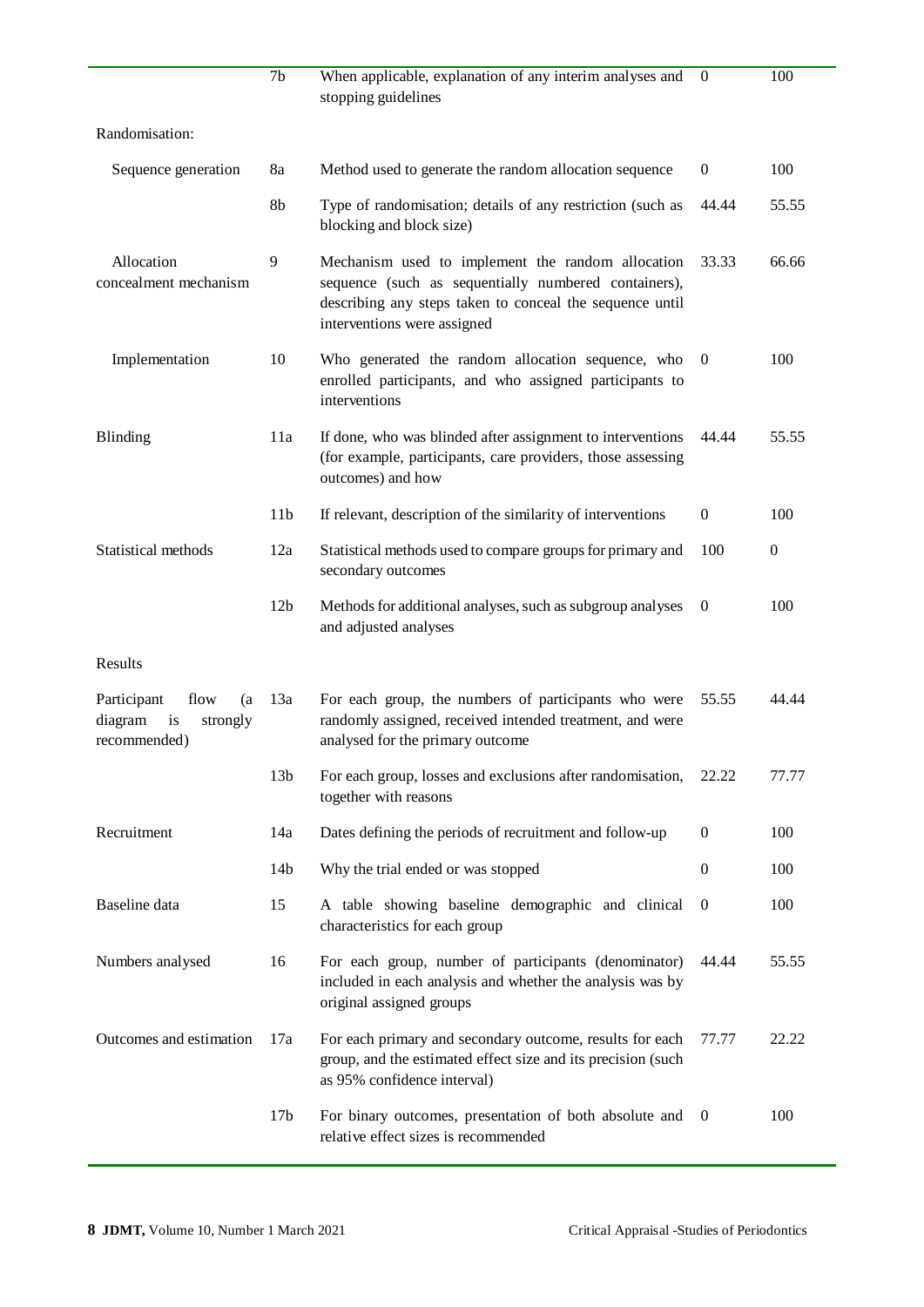| Ancillary analyses | 18 | Results of any other analyses performed, including<br>subgroup analyses and adjusted analyses, distinguishing<br>pre-specified from exploratory | $\Omega$       | 100          |
|--------------------|----|-------------------------------------------------------------------------------------------------------------------------------------------------|----------------|--------------|
| Harms              | 19 | All important harms or unintended effects in each group<br>(for specific guidance see CONSORT for harms)                                        | $\overline{0}$ | 100          |
| Discussion         |    |                                                                                                                                                 |                |              |
| Limitations        | 20 | Trial limitations, addressing sources of potential bias,<br>imprecision, and, if relevant, multiplicity of analyses                             | 22.22          | 77.77        |
| Generalisability   | 21 | Generalisability (external validity, applicability) of the trial<br>findings                                                                    | 66.66          | 33.33        |
| Interpretation     | 22 | Interpretation consistent with results, balancing benefits<br>and harms, and considering other relevant evidence                                | 100            | $\mathbf{0}$ |
| Other information  |    |                                                                                                                                                 |                |              |
| Registration       | 23 | Registration number and name of trial registry                                                                                                  | $\theta$       | 100          |
| Protocol           | 24 | Where the full trial protocol can be accessed, if available                                                                                     | $\theta$       | 100          |
| Funding            | 25 | Sources of funding and other support (such as supply of<br>drugs), role of funders                                                              | 33.33          | 66.66        |

According to Table IV in the ARRIVE checklist, 66.66% of studies referred to ethical issues of animal studies. All studies have described details and information of animals tested. Unfortunately, none of these studies mentioned how animals were selected.

#### Table IV**:** Results of ARRIVE checklist

|              | Item<br>N <sub>0</sub> | Recommendation                                                                                                                                                                                        | Mention        | <b>Not</b><br>mention |
|--------------|------------------------|-------------------------------------------------------------------------------------------------------------------------------------------------------------------------------------------------------|----------------|-----------------------|
| Title        | 1                      | Provide as accurate and concise a description of the content<br>of the article as possible.                                                                                                           | 100            | 0                     |
| abstract     | 2                      | Provide an accurate summary of the background, research<br>objectives, including details of the species or strain of animal<br>used, key methods, principal findings and conclusions of the<br>study. | <sup>100</sup> | 0                     |
| Introduction |                        |                                                                                                                                                                                                       |                |                       |
| Background   | 3                      | a. Include sufficient scientific background (including<br>relevant references to previous work) to understand the<br>motivation and context for the study, and explain the                            | 100            | $\theta$              |
|              |                        | experimental approach and rationale.                                                                                                                                                                  | 33.33          | 66.66                 |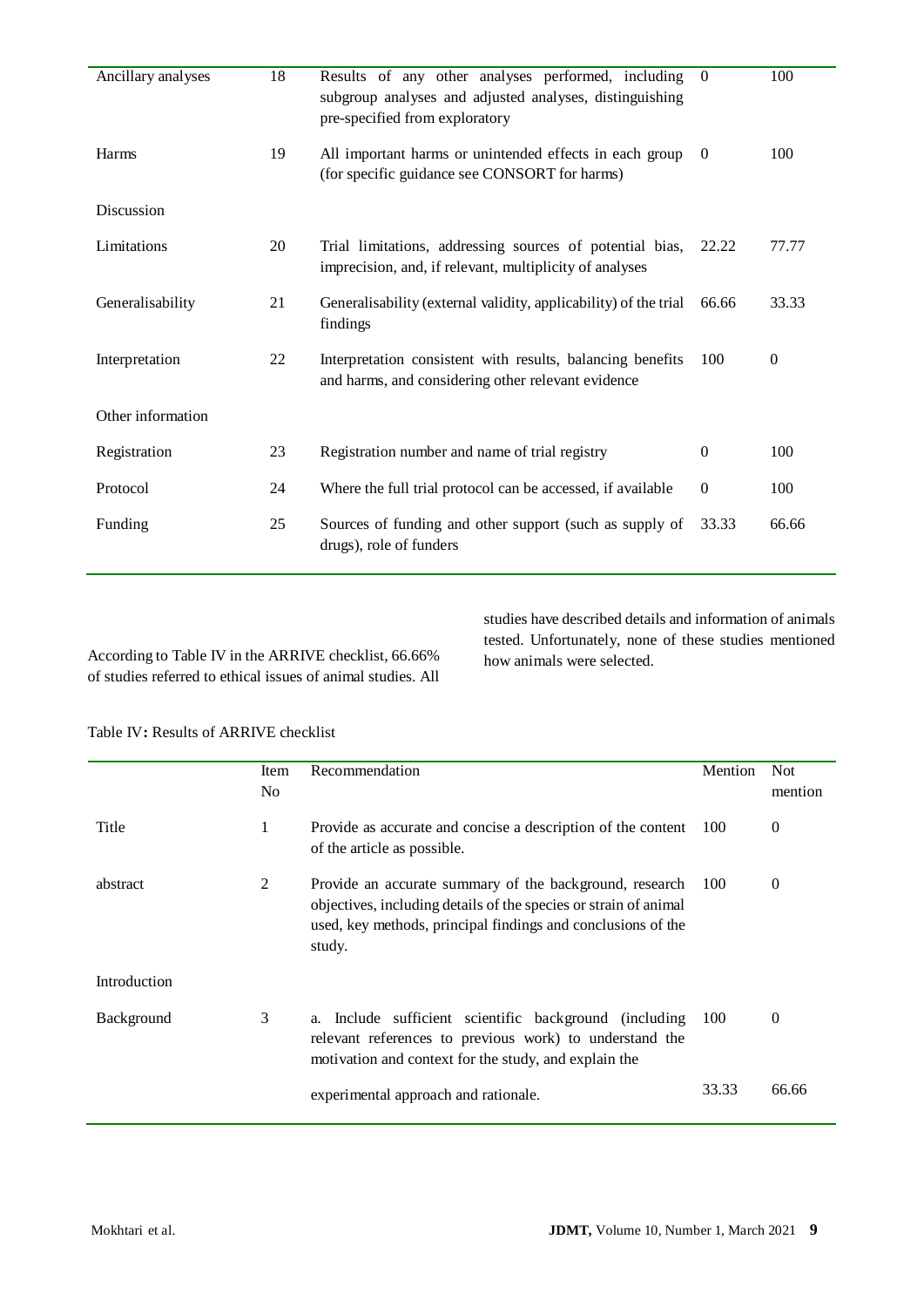|                      |   | b. Explain how and why the animal species and model being<br>used can address the scientific objectives and, where<br>appropriate, the study's relevance to human biology.                                                           |                  |                  |
|----------------------|---|--------------------------------------------------------------------------------------------------------------------------------------------------------------------------------------------------------------------------------------|------------------|------------------|
| Objectives           | 4 | Clearly describe the primary and any secondary objectives of<br>the study, or specific hypotheses being tested.                                                                                                                      | 66.66            | 33.33            |
| Methods              |   |                                                                                                                                                                                                                                      |                  |                  |
| Ethical statement    | 5 | Indicate the nature of the ethical review permissions, relevant<br>licences (e.g. Animal [Scientific Procedures] Act 1986), and<br>national or institutional guidelines for the care and use of<br>animals, that cover the research. | 66.66            | 33.33            |
| Study design         | 6 | For each experiment, give brief details of the study design<br>including:                                                                                                                                                            | 66.66            | 33.33            |
|                      |   | a. The number of experimental and control groups.                                                                                                                                                                                    | 33.33            | 66.66            |
|                      |   | b. Any steps taken to minimise the effects of subjective bias<br>when allocating animals to treatment (e.g. randomisation<br>procedure) and when assessing results (e.g. if done,                                                    |                  |                  |
|                      |   | describe who was blinded and when).                                                                                                                                                                                                  | 66.66            | 33.33            |
|                      |   | c. The experimental unit (e.g. a single animal, group or cage<br>of animals). A time-line diagram or flow chart can be useful<br>to illustrate how complex study designs were carried out.                                           |                  |                  |
| Experimental         | 7 |                                                                                                                                                                                                                                      |                  |                  |
| procedures           |   | For each experiment and each experimental group, including<br>controls, provide precise details of all procedures carried out.<br>For example:                                                                                       |                  |                  |
|                      |   | a. How (e.g. drug formulation and dose, site and route of<br>administration, anaesthesia and analgesia used [including]<br>monitoring], surgical procedure, method of euthanasia).                                                   | 100              | $\boldsymbol{0}$ |
|                      |   | Provide details of any specialist equipment used, including<br>$supplier(s)$ .                                                                                                                                                       |                  |                  |
|                      |   | b. When (e.g. time of day).                                                                                                                                                                                                          | $\boldsymbol{0}$ | 100              |
|                      |   | c. Where (e.g. home cage, laboratory, water maze).                                                                                                                                                                                   | 33.33            | 66.66            |
|                      |   | d. Why (e.g. rationale for choice of specific anaesthetic, route<br>of administration, drug dose used).                                                                                                                              | $\overline{0}$   | 100              |
| Experimental animals | 8 | a. Provide details of the animals used, including species,<br>strain, sex, developmental stage (e.g. mean or median age<br>plus age range) and weight (e.g. mean or median weight plus<br>weight range).                             | 100              | $\boldsymbol{0}$ |
|                      |   | b. Provide further relevant information such as the source of<br>international<br>strain<br>nomenclature,<br>animals,<br>genetic<br>modification status (e.g. knock-out or transgenic), genotype,                                    | $\boldsymbol{0}$ | 100              |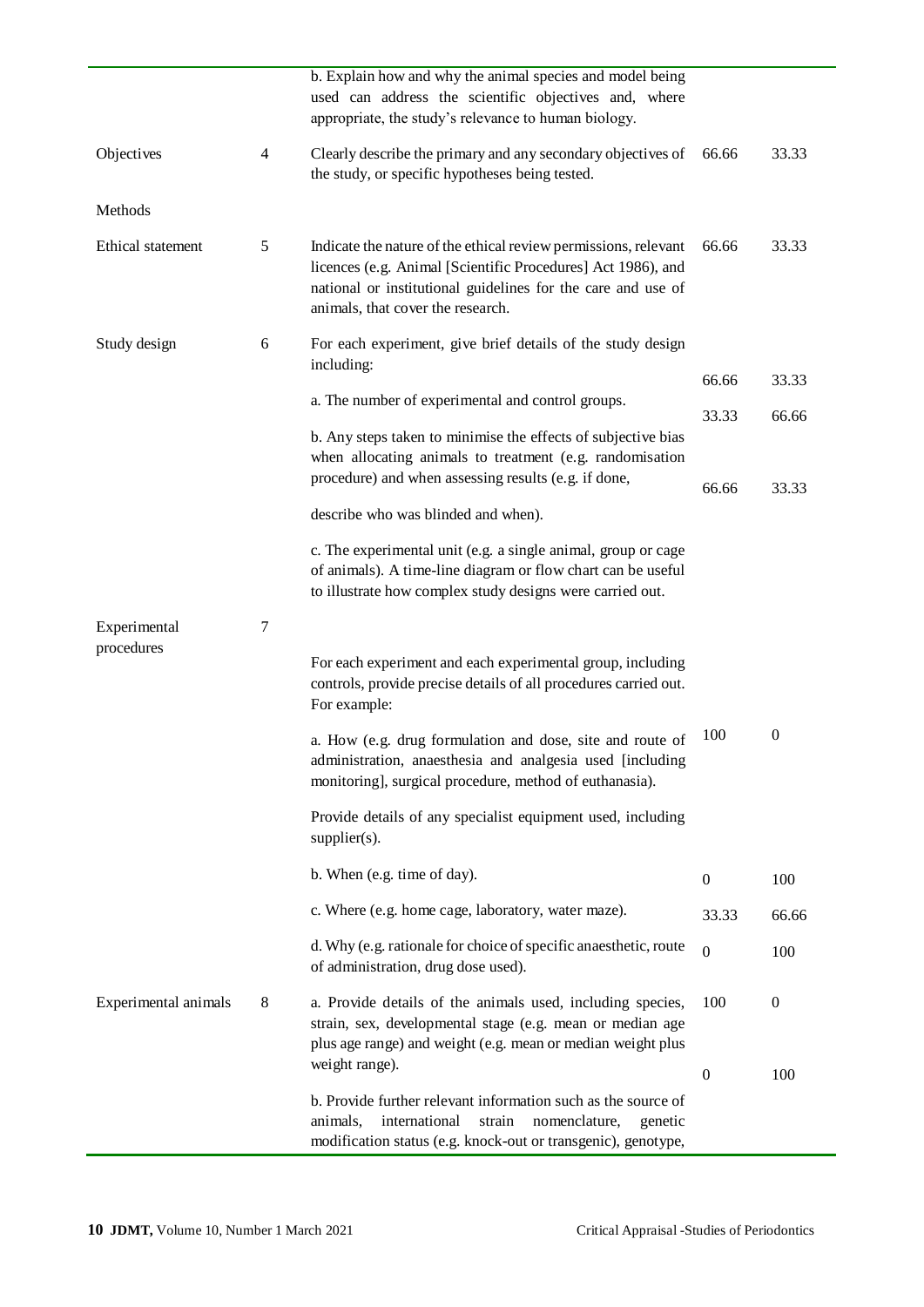|                                              |    | health/immune status, drug or test naïve, previous<br>procedures, etc.                                                                                                                                                                     |                  |                  |
|----------------------------------------------|----|--------------------------------------------------------------------------------------------------------------------------------------------------------------------------------------------------------------------------------------------|------------------|------------------|
| Housing and husbandry                        | 9  | Provide details of:                                                                                                                                                                                                                        |                  |                  |
|                                              |    | a. Housing (type of facility e.g. specific pathogen free [SPF];<br>type of cage or housing;                                                                                                                                                | $\theta$         | 100              |
|                                              |    | bedding material; number of cage companions; tank shape<br>and material etc. for fish).                                                                                                                                                    |                  |                  |
|                                              |    | b. Husbandry conditions (e.g. breeding programme,<br>light/dark cycle, temperature, quality of water etc for fish,<br>type of food, access to food and water, environmental<br>enrichment).                                                | 0<br>$\theta$    | 100<br>100       |
|                                              |    | c. Welfare-related assessments and interventions that were<br>carried out prior to, during, or after the experiment.                                                                                                                       |                  |                  |
| Sample size                                  | 10 | a. Specify the total number of animals used in each<br>experiment, and the number of animals in each experimental<br>group.                                                                                                                | 100              | $\overline{0}$   |
|                                              |    | b. Explain how the number of animals was arrived at. Provide<br>details of any sample size calculation used.                                                                                                                               | $\boldsymbol{0}$ | 100              |
|                                              |    | c. Indicate the number of independent replications of each<br>experiment, if relevant.                                                                                                                                                     | $\mathbf{0}$     | 100              |
| Allocating animals to<br>experimental groups | 11 | a. Give full details of how animals were allocated to<br>experimental groups, including randomisation or matching if<br>done.                                                                                                              | $\overline{0}$   | 100              |
|                                              |    | b. Describe the order in which the animals in the different<br>experimental groups were treated and assessed.                                                                                                                              | 33.33            | 66.66            |
| Experimental outcomes                        | 12 | Clearly define the primary and secondary experimental<br>outcomes assessed (e.g. cell death, molecular markers,<br>behavioural changes).                                                                                                   | 100              | $\boldsymbol{0}$ |
| Statistical methods                          | 13 | a. Provide details of the statistical methods used for each<br>analysis.                                                                                                                                                                   | 100              | $\theta$         |
|                                              |    | b. Specify the unit of analysis for each dataset (e.g. single<br>animal, group of animals, single neuron).                                                                                                                                 | $\theta$         | 100              |
|                                              |    | c. Describe any methods used to assess whether the data met<br>the assumptions of the statistical approach.                                                                                                                                | $\theta$         | 100              |
| Results                                      |    |                                                                                                                                                                                                                                            |                  |                  |
| Baseline data                                | 14 | For each experimental group, report relevant characteristics<br>and health status of animals (e.g. weight, microbiological<br>status, and drug or test naïve) prior to treatment or testing.<br>(This information can often be tabulated). | 66.66            | 33.33            |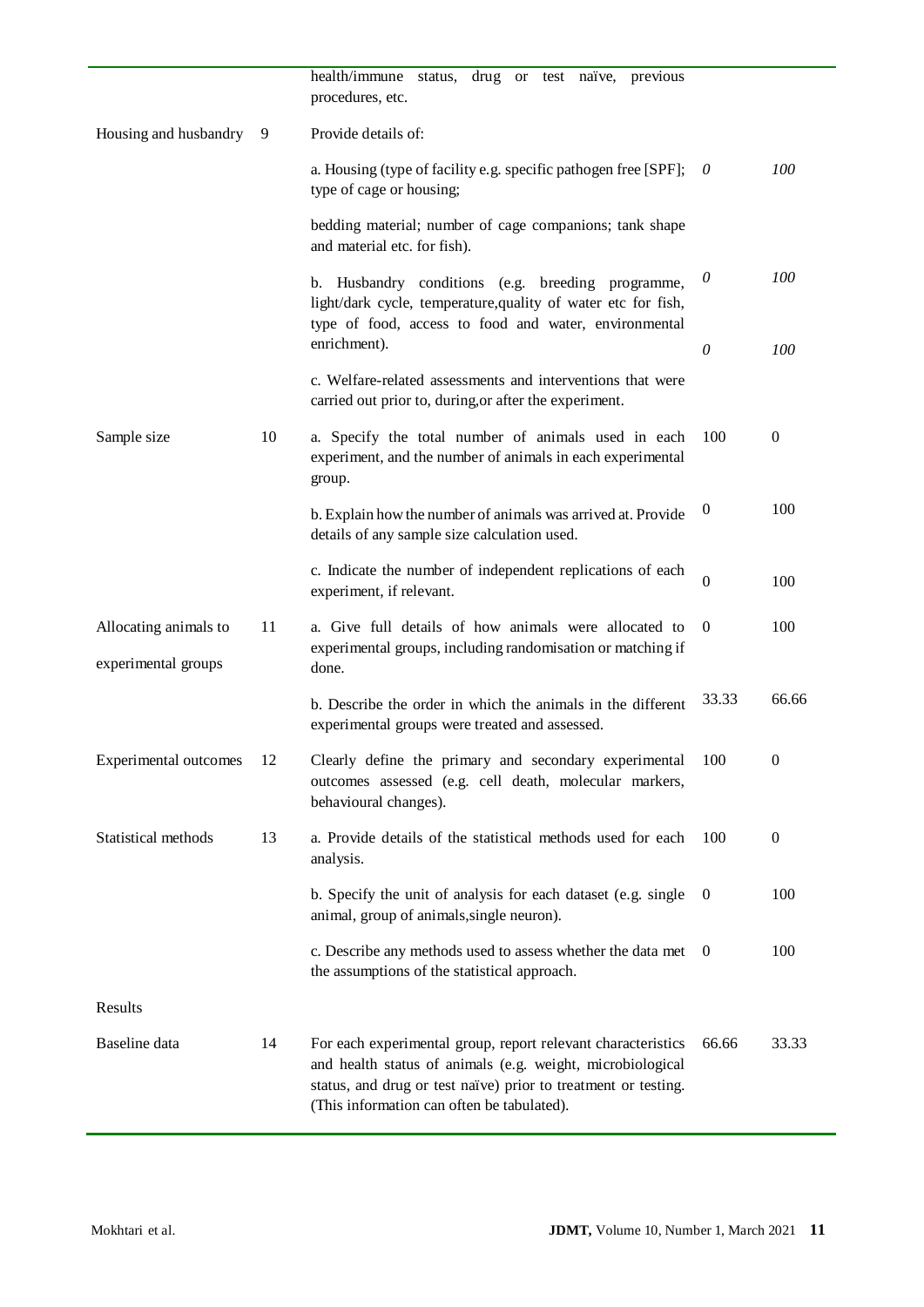| Numbers analysed                          | 15 | a. Report the number of animals in each group included in<br>each analysis. Report absolute numbers (e.g. 10/20, not<br>$50\%$ †).                                        | 33.33            | 66.66          |
|-------------------------------------------|----|---------------------------------------------------------------------------------------------------------------------------------------------------------------------------|------------------|----------------|
|                                           |    | b. If any animals or data were not included in the analysis,<br>explain why.                                                                                              | $\boldsymbol{0}$ | 100            |
| <b>Outcomes</b><br>and<br>estimation      | 16 | Report the results for each analysis carried out, with a<br>measure of precision (e.g. standard error or confidence<br>interval).                                         | 100              | $\theta$       |
| Adverse events<br>17                      |    | a. Give details of all important adverse events in each<br>experimental group.                                                                                            | $\theta$         | 100            |
|                                           |    | b. Describe any modifications to the experimental protocols<br>made to reduce adverse events.                                                                             | $\boldsymbol{0}$ | 100            |
| Discussion                                |    |                                                                                                                                                                           |                  |                |
| Interpretation/scientific<br>implications | 18 | a. Interpret the results, taking into account the study<br>objectives and hypotheses, current theory and other relevant<br>studies in the literature.                     | 100              | $\Omega$       |
|                                           |    | b. Comment on the study limitations including any potential<br>sources of bias, any limitations of the animal model, and the<br>imprecision associated with the results†. | 33.33            | 66.66          |
|                                           |    | c. Describe any implications of your experimental methods<br>or findings for the replacement, refinement or reduction (the<br>3Rs) of the use of animals in research.     | 33.33            | 66.66          |
| Generalisability/<br>translation          | 19 | Comment on whether, and how, the findings of this study are<br>likely to translate to other species or systems, including any<br>relevance to human biology.              | 33.33            | 66.66          |
| Funding                                   | 20 | List all funding sources (including grant number) and the role<br>of the funder(s) in the study.                                                                          | 100              | $\overline{0}$ |

According to TableV in the PRISMA checklist, which include only 1 study, features such as PICO of study and follow-up duration have been identified. Unfortunately, bias risk assessment was not performed in this study. Limitations of the study and general interpretation of the evidence results are mentioned.

Table V**:** Results of PRISMA checklist

| Section/topic   | Checklist item                                                      | Reported on<br>page # |
|-----------------|---------------------------------------------------------------------|-----------------------|
| <b>TITLE</b>    |                                                                     |                       |
| Title           | Identify the report as a systematic review, meta-analysis, or both. | Y                     |
| <b>ABSTRACT</b> |                                                                     |                       |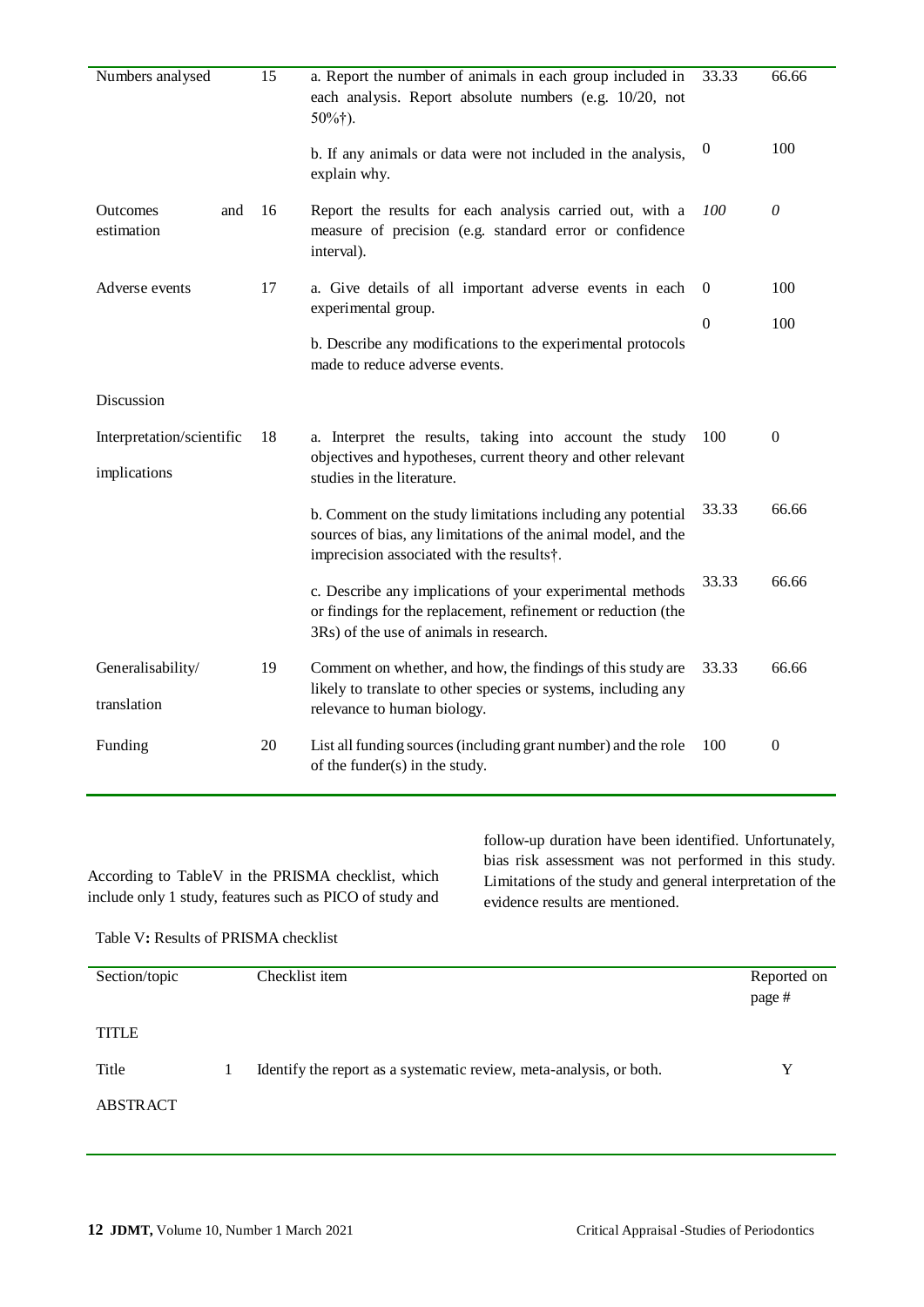| Structured<br>summary                 | $\overline{2}$ | Provide a structured summary including, as applicable: background;<br>objectives; data sources; study eligibility criteria, participants, and<br>interventions; study appraisal and synthesis methods; results; limitations;<br>conclusions and implications of key findings; systematic review registration<br>number. | $\overline{Y}$ |
|---------------------------------------|----------------|-------------------------------------------------------------------------------------------------------------------------------------------------------------------------------------------------------------------------------------------------------------------------------------------------------------------------|----------------|
| <b>INTRODUCTION</b>                   |                |                                                                                                                                                                                                                                                                                                                         |                |
| Rationale                             | 3              | Describe the rationale for the review in the context of what is already known.                                                                                                                                                                                                                                          | Y              |
| Objectives                            | 4              | Provide an explicit statement of questions being addressed with reference to<br>participants, interventions, comparisons, outcomes, and study design<br>(PICOS).                                                                                                                                                        | Y              |
| <b>METHODS</b>                        |                |                                                                                                                                                                                                                                                                                                                         |                |
| Protocol<br>and<br>registration       | 5              | Indicate if a review protocol exists, if and where it can be accessed (e.g., Web<br>address), and, if available, provide registration information including<br>registration number.                                                                                                                                     | N              |
| Eligibility criteria                  | 6              | Specify study characteristics (e.g., PICOS, length of follow-up) and report<br>characteristics (e.g., years considered, language, publication status) used as<br>criteria for eligibility, giving rationale.                                                                                                            | Y              |
| Information<br>sources                | 7              | Describe all information sources (e.g., databases with dates of coverage,<br>contact with study authors to identify additional studies) in the search and<br>date last searched.                                                                                                                                        | N              |
| Search                                | 8              | Present full electronic search strategy for at least one database, including any<br>limits used, such that it could be repeated.                                                                                                                                                                                        | Y              |
| Study selection                       | 9              | State the process for selecting studies (i.e., screening, eligibility, included in<br>systematic review, and, if applicable, included in the meta-analysis).                                                                                                                                                            | Y              |
| collection<br>Data<br>process         | 10             | Describe method of data extraction from reports (e.g., piloted forms,<br>independently, in duplicate) and any processes for obtaining and confirming<br>data from investigators.                                                                                                                                        | Y              |
| Data items                            | 11             | List and define all variables for which data were sought (e.g., PICOS, funding<br>sources) and any assumptions and simplifications made.                                                                                                                                                                                | Y              |
| Risk of bias in<br>individual studies | 12             | Describe methods used for assessing risk of bias of individual studies<br>(including specification of whether this was done at the study or outcome<br>level), and how this information is to be used in any data synthesis.                                                                                            | N              |
| Summary<br>measures                   | 13             | State the principal summary measures (e.g., risk ratio, difference in means).                                                                                                                                                                                                                                           | Y              |
| Synthesis<br>of<br>results            | 14             | Describe the methods of handling data and combining results of studies, if<br>done, including measures of consistency (e.g., $I^2$ ) for each meta-analysis.                                                                                                                                                            | Y              |

# **Discussion**

Epidemiological studies are a primary source of information for general health in the society. Therefore, it is significant that these studies' quality meet a high level of health policy for citation. Critical appraisal uses

standards and defined criteria for evaluating quality of epidemiological studies effectively. Due to the lack of studies under critical appraisal standards specifically in Iran, such studies are considered a necessity.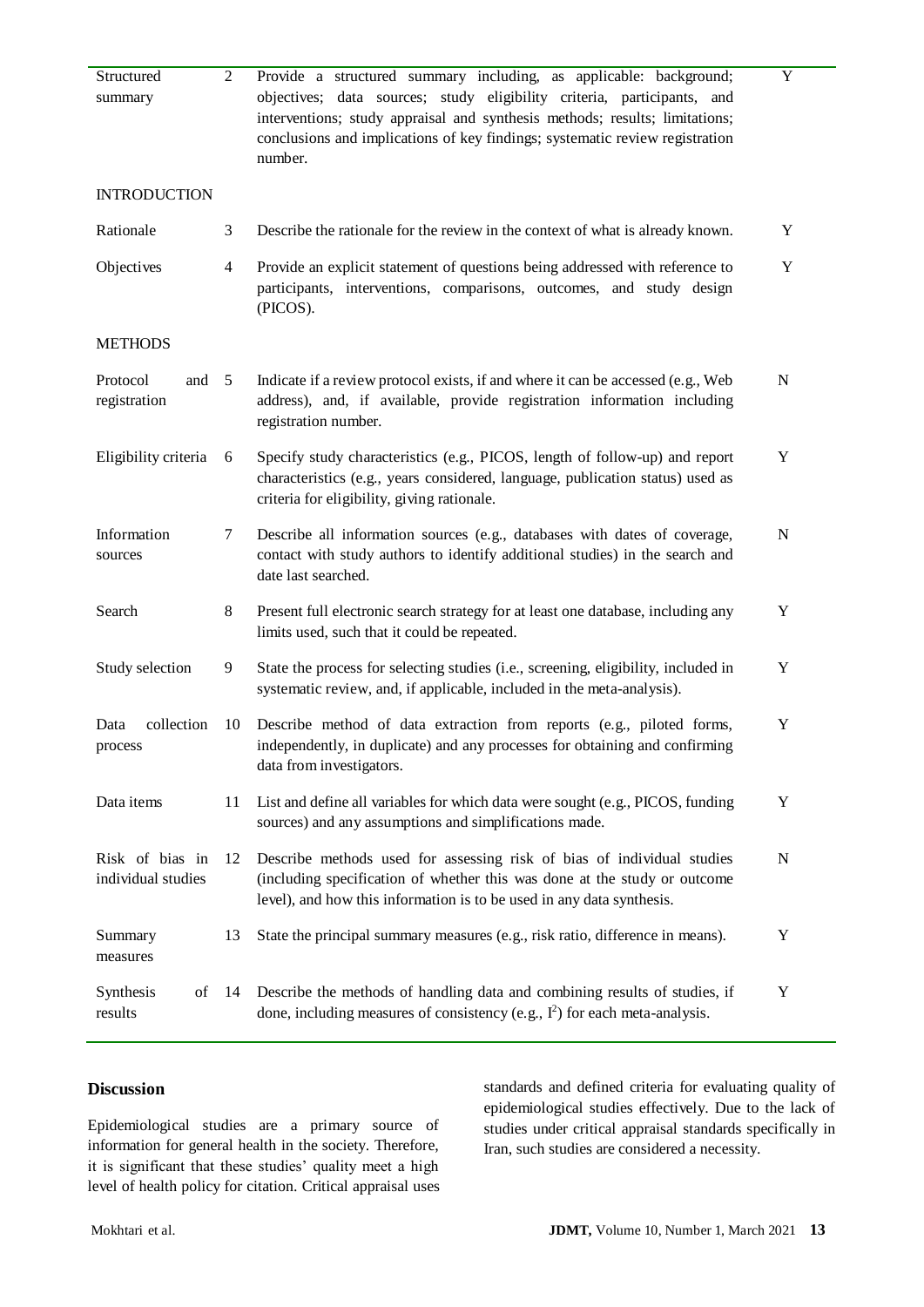Ninety percent of observational studies and 95% of diagnostic studies have explained characteristics of participants, inclusion and exclusion criteria, and methods of tracking samples. These characteristics are considered advantages of such articles. Although 86.36% of observational studies have obtained a standard measurement criterion for measuring study results, many of them have not given an accurate description of name and defined classification of the process of accomplishment. Only 34.1% of observational articles explained measurements used to accomplish the procedure

There are no official resources to clarify how much work, specifically blinded work, has been carried out in implementation and testing process, and how many individuals were engaged. Therefore, based on statistics, it is alleged that only 44.44% of clinical studies have been accomplished blindly. Attention to confidence interval to determine confidence level of estimates and their range is another significant point. It has been mentioned in only 8.1% of diagnostic articles. Many studies do not report random sampling without bias. Although 33.33% of clinical papers mentioned concealment method of research and participants, most of the articles are limited to the term random sampling and they do not have a clear explanation of accomplishment process.

Since there has been no critical evaluation of Periodontal studies, it is not possible to compare it with a similar study.

In this regard, Moskouchi has compiled and categorized articles indexed by Iranian dental schools in four mentioned databases (Web of Science, Scopus, PubMed, IranMedex). In 2003, Mahshid and Ansari examined evidence-based dentistry's role in process and presentation of research papers. This study indicated that the scientific and clinical application of results of study depends on strength of evidence or ranking of research information. Only articles can influence scientific and clinical judgments that have been reviewed by long-term clinical trials, followed by review and evaluation of a large number of them in systematic reviews (Overview, Meta-Analysis) (5).

## **Conclusion**

The purpose of the current study was to critically evaluate studies conducted in the Periodontics Department of Mashhad School of Dentistry. This study, which is done using relevant checklists, showed that most of the items related to the checklist have been observed. But they also have a number of weaknesses like not following certain principles, such as reducing bias, lack of blindness and not mentioning confidence interval.

The main conclusion of this study was that many studies have done their research based on relevant checklists and have met required quality. Future studies require researchers from initial stage of designing their study a standard checklist, trying to prepare their research methodology in a principled and scientific way. This way reliable results can be obtained about prevalence and occurrence of various diseases. Also, annual evaluation of methodology in valid Iranian Journals will improve quality assessment and peer-review process. This would lead to reliable results of these studies for researchers in future and for health policymakers in community health planning.

# **Conflict of Interest**

The authors claim that there was no conflict of interest in this study.

## **Acknowledgment**

The authors would like to acknowledge the vice of research of Mashhad University of Medical Sciences.

# **References**

1. Sackett DL, Rosenberg WM, Gray JA, Haynes RB, Richardson WS. Evidence based medicine: what it is and what it isn't. BMJ. 1996 Jan 13;312(7023):71-72.

2. Hatami, H., et al., *Public health comprehensive book*. 2008, Tehran

3. Pakfetrat A, Delavarian Z, Shakeri MT, Sarraf Shirazi A, Movaghari Pour A, Movaghari Pour F, Kaveh S. Critical Appraisal of Dental Descriptive Epidemiological Studies in Iran Published Between 1996-2009. J Mashhad Dent Sch. 2014; 38(4): 303-312.

4. Dixon E, Hameed M, Sutherland F, Cook DJ, Doig C. Evaluating meta-analyses in the general surgical literature: a critical appraisal. Ann Surg. 2005; 241(3): 450-459.

5. Mahshid M, Ansari Q. Investigating the role of evidence-based dentistry on the process and presenting research papers. J Dent Sch Shahid Beheshti Univ Med Sci. 2003;21(2):273-281.

6. STrengthening the Reporting of OBservational studies in Epidemiology (STROBE Statement). 2007. Available from: https://www.strobestatement.org/index.php?id=available-checklists.